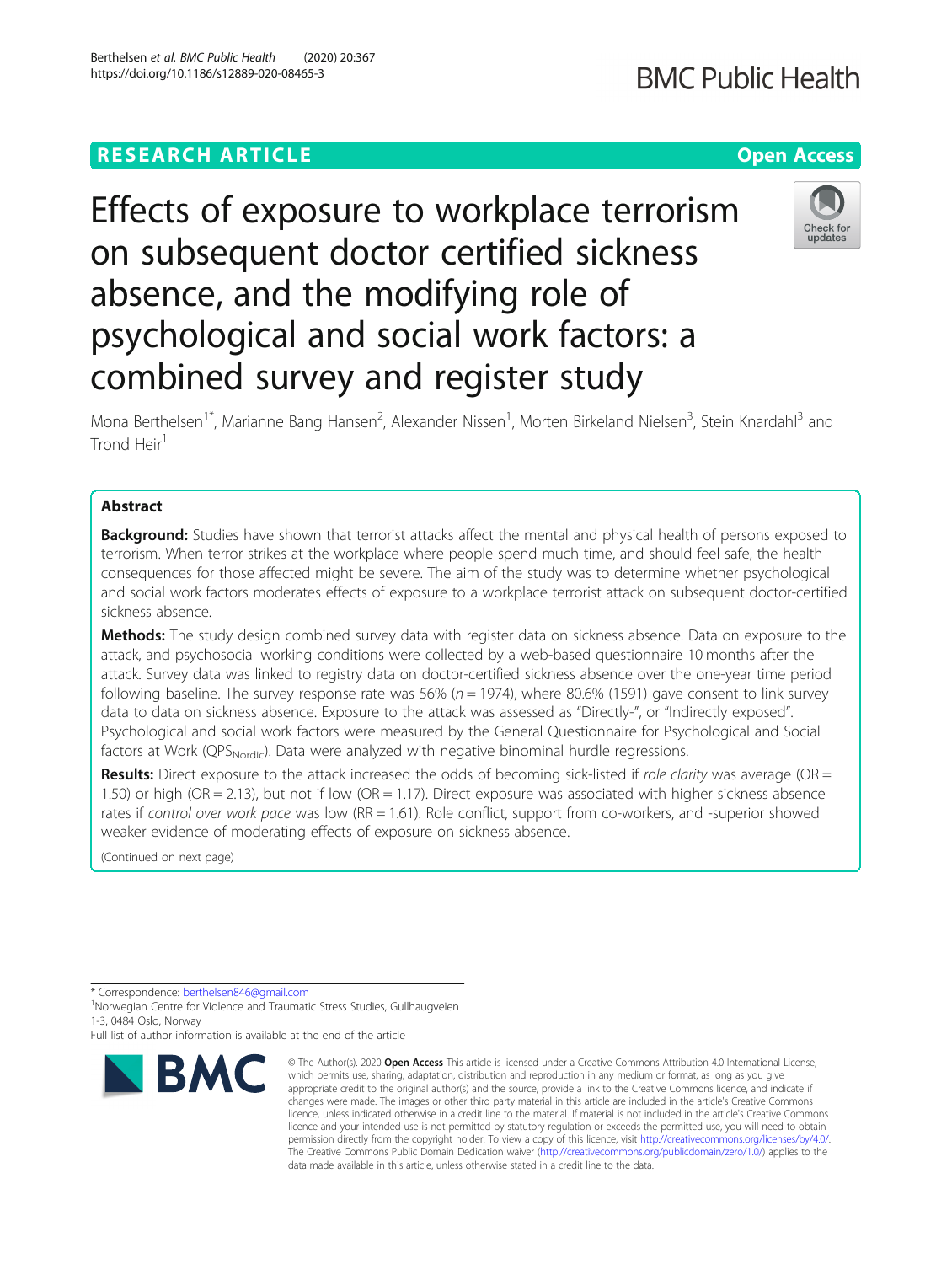# (Continued from previous page)

**Conclusions:** Exposure to the bomb explosion, as well as psychosocial working conditions affect the risk of employee sickness absence. Psychosocial working conditions seems to moderate effects of exposure to workplace terrorism on subsequent sickness absence. Organizations would benefit from striving for good psychological and social working conditions both as preventions against illness and sickness absence, and as measures in the aftermath of a workplace terrorist attack.

Keywords: Psychosocial, Sick-leave, Terror

# Background

Terrorist attacks have been shown to affect mental and physical health of exposed individuals including symptoms of anxiety and depression [\[1](#page-9-0)], post-traumatic stress disorder [\[2](#page-9-0)–[4\]](#page-9-0), and musculoskeletal and gastrointestinal pain [\[5](#page-9-0)]. Such health problems may affect the workability of workers and contribute to sickness absence [\[4](#page-9-0), [6](#page-9-0)– [9\]](#page-9-0).

Sickness absence in the aftermath of a workplace terrorist attack may be associated with injury or psychological responses to the attack itself, and/or with individual and work-related conditions. To our knowledge, no previous studies have examined sickness absence after a workplace terrorist attack in relation to both disaster exposure, and psychological and social working conditions. We hypothesize that working conditions may moderate effects of exposure on sickness absence in positive and negative ways.

#### Mechanisms

Being subjected to terror at work may alter workers' appraisal of his or her workplace in many ways. The Job Demands-Resources model (JD-R) [[10,](#page-9-0) [11](#page-9-0)], and The Conservation of Resources (COR) theory [\[12](#page-9-0), [13\]](#page-9-0) may provide a theoretical framework for understanding how stressors may affect worker health, and sickness absence. The JD-R model postulates job demands as stressors associated with costs, for example negative health consequences. However, job resources may help prevent such negative effects. Job resources are defined as specific physical, psychological, social, and organizational factors of work that may stimulate growth and reduce job demands [[10](#page-9-0)]. For example, if an employee perceive his or her work responsibilities and expectations to be clearly defined, and are provided with autonomy to decide how and when the work should be done, the coping of negative work events, may be bearable compared to if the employee are not allowed to make such adjustments during the workday. Thus, it is reasonable to assume that work factors like autonomy, or support from superior or co-workers may moderate potential adverse health effects of exposure to workplace terrorism on sickness absence. For example, close monitoring and dialogs between employees and supervisor may facilitate recovery, and prevent sickness

absence. The COR theory is about loss and gain [[12](#page-9-0)]. The goal is to gain and maintain as many resources as possible (e.g. skills, employment, energy). The theory postulates that stressful conditions, in our case exposure to a workplace terrorist attack, or poor working conditions, will lead to resource losses. Employing resources for coping with such losses is according to Hobfòll (1989) stressful in itself. Thus, it is reasonable to assume that exposure to the terrorist attack combined with role conflicts may put an additional load on the worker, which requires coping resources that in turn may drain energy and induce health problems or sickness absence.

# Workplace terrorism

The body of knowledge of work-related terrorism is limited. A study of employees at Pentagon in the aftermath of the September 11 attacks, 2001, showed that directly exposed workers reported lowered sense of safety at work, especially those who showed posttraumatic stress symptoms or symptoms of depression [[14\]](#page-9-0). Similar results were obtained in a study of Norwegian ministerial employees after the 22th of July, bombing in Oslo in 2011 [[15](#page-9-0)]. Feeling less safe, or experiencing PTSD or symptoms of depression may alter worker' appraisal of psychological and social working conditions like job demands, leadership or role expectations. Furthermore, traumatized employees may cope with the situation by avoiding the workplace all together, for example through sick leave. A study of Norwegian ministerial employees from pre- to post-disaster showed that perception of leadership generally was stable over time, but workers who experienced posttraumatic stress symptoms perceived their immediate leader to be less supportive [\[16](#page-9-0)]. Furthermore, higher levels of social support, and leader support have been shown to be associated with a more rapid decline in worker psychological distress in the aftermath of the 22nd of July Oslo attack [\[17\]](#page-9-0).

# Workplace terrorism and sickness absence

To our knowledge, only two previous studies have examined associations between exposure to a workplace terrorist attack and subsequent sickness absence. A study of people exposed to the September 11, 2001 attacks in New York showed no statistical significant association between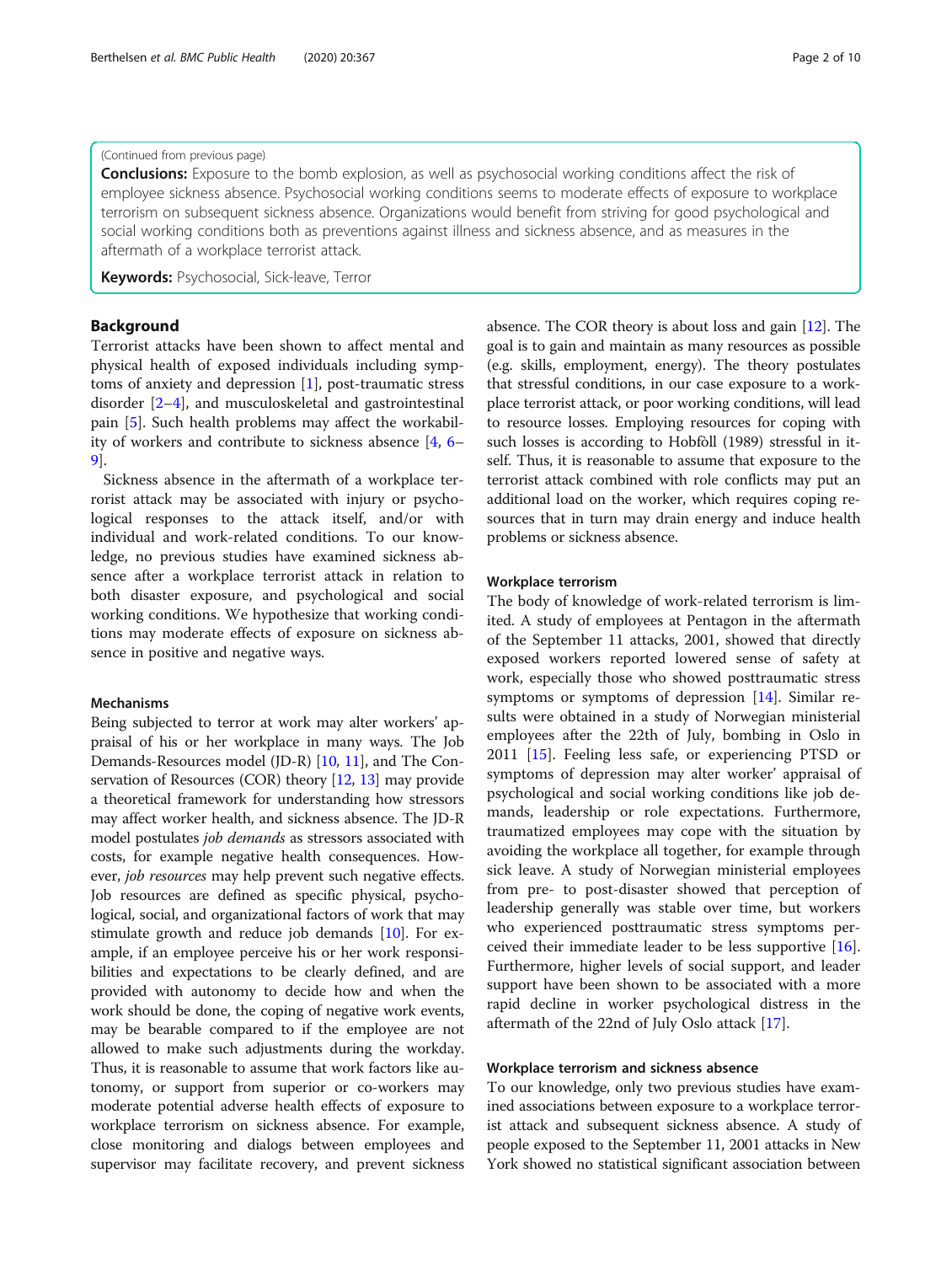<span id="page-2-0"></span>exposure and sickness absence due to psychological or physical symptoms [\[18\]](#page-9-0). However, a study of ministerial employees in Norway who were exposed to the 22nd of July, 2011 Oslo bombing showed an increase in sickness absence rates over a two-year period after the attack compared to before the attack [[19](#page-9-0)]. Thus, there is limited evidence of an association between exposure to workplace terrorism and subsequent sickness absence.

Systematic reviews show that working conditions may be important to the mental health of workers in positive and negative ways [[20](#page-9-0)–[23\]](#page-9-0). Furthermore, a systematic review concluded that there is strong evidence that job control and control over working hours may decrease the risk of sickness absence. There are limited evidence for an association between role conflict and role clarity and sickness absence [[24](#page-9-0)]. Another systematic review concluded that there is some evidence that work overload and pressure, lack of control over work, lack of participation in decisions, poor social support and unclear management and work role were associated with increased sickness absence [[20](#page-9-0)]. Based on previous research findings, we elucidate the following specific work factors as potential moderating factors of exposure to the blast on subsequent sickness absence: Role clarity, role conflict, control of decision, control of work pace, support from immediate superior, and support from co-workers.

#### Methods

#### Design and participants

The current study is based on survey-data of employees from the governmental ministries in Norway, and

doctor-certified sickness absence data. The survey was conducted 10 months (May to August, 2012) after the 22nd of July, 2011 bomb attack in Oslo (Fig. 1). Doctor certified sickness absence data was obtained from Statistics Norway and the Norwegian Labor and Welfare Administration. A total of 1651 workers gave their consent to link survey-data to data of doctor certified sickness absence (Fig. 1).

# Organizational context

Eight people were killed in the attack, and about 200 more were wounded. The explosion caused massive damage to the infrastructure in the government quarter. Thirteen of the 14 participating ministries were located near the epicenter of the bomb explosion. Because of extensive damage to facilities, several ministries had to relocate immediately after the terrorist attack.

#### Procedures

The data collection was carried out by the National Institute of Occupational Health in Norway using a webbased questionnaire. All employees were mailed a letter with information about the aims of the survey, the data collection procedures, and a personal log-in code to the web-questionnaire. The National Institute of Occupational health has a license from the Norwegian Data Inspectorate to gather and store health information by the web-based questionnaire system. The participants were informed that responses would be stored and handled according to strict rules to secure, and maintain responder confidentiality. The respondents gave their

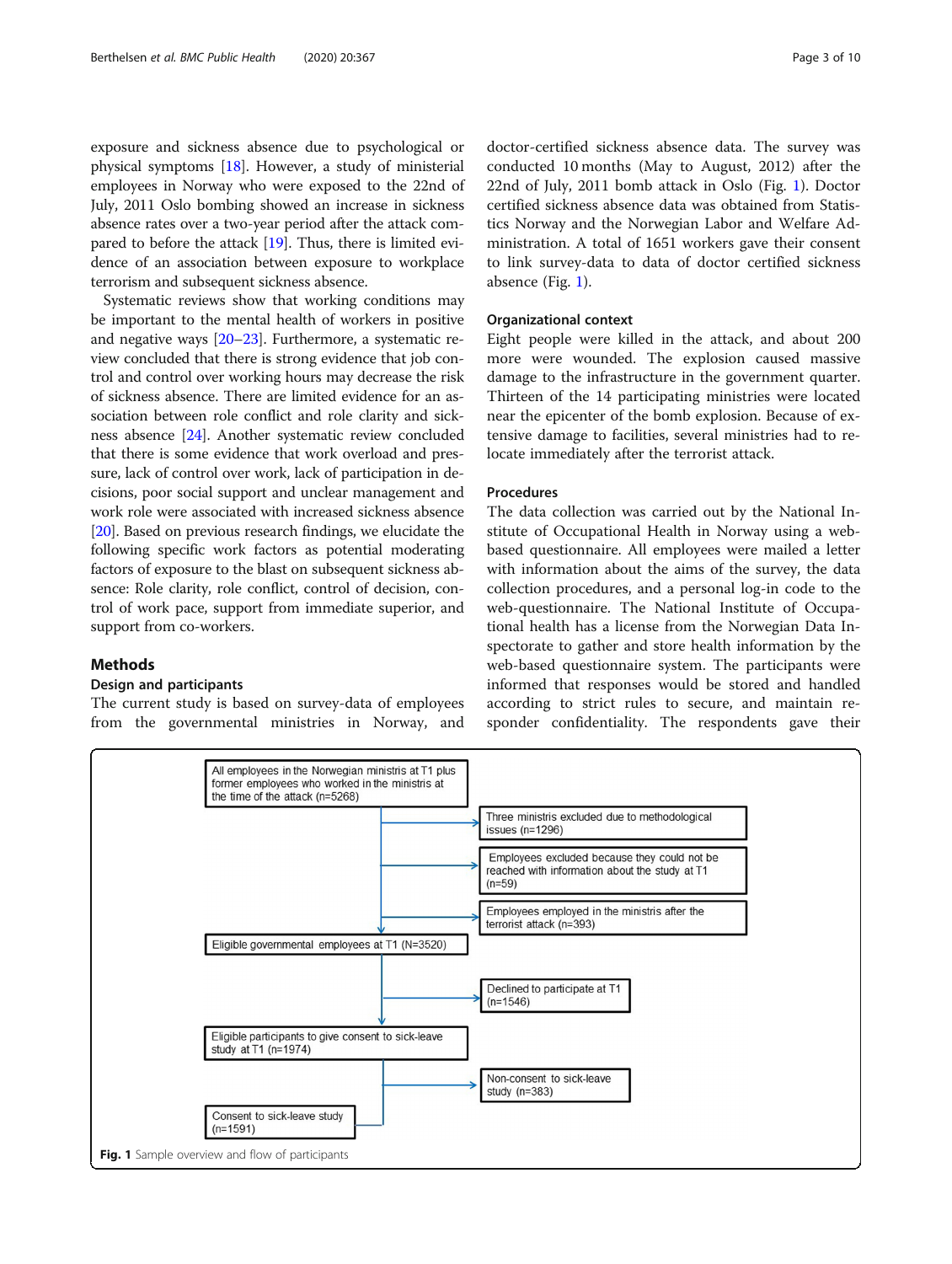consent to participation by replying to the survey. The questionnaire was accessible from any location with an internet connection. Participants were allowed to log in an unlimited number of times to complete their answers. The survey has been approved by the Regional Committee for Medical and Health Research Ethics, South East, Norway.

# **Instruments**

# Exposure to the bomb attack

Exposure to the bomb attack was measured by the following item "Where were you on the 22. July 2011 when the bomb exploded?", The response alternatives were (1) In the Government district, (2) Downtown Oslo, but not in the Government district, (3) In Oslo, but not downtown, (4) In Norway, but not in Oslo, and (5) Abroad. The response categories were dichotomized into (1) "direct exposure" comprising response alternative one, and (0) "indirect exposure" comprising response alternatives two to five.

## Psychological and social work exposures

Role clarity, role conflict, control of decision, control of work pace, support from superior, and support from coworkers were measured by the General Questionnaire for Psychological and Social factors at Work, QPSNordic [[25\]](#page-9-0). Role clarity comprised three items, e.g. "Do you know exactly what is expected of you at work?" (Cronbachs alpha = .80). Role conflict comprised three items, e.g. "Do you receive incompatible requests from two or more people?" (Cronbachs alpha = .66). Control of decision comprised four items, e.g. "If there are alternative methods for doing your work, can you choose which method to use?" (Cronbachs alpha = .75). Control of work pacing comprised four items, e.g. "Can you set your own work pace?" (Cronbachs alpha = .80). Support from superior comprised three items, e.g. "If needed, can you get support and help with your work from your immediate superior?" (Cronbachs alpha = .87). Support from coworkers comprised two items, e.g. "If needed, are your coworkers willing to listen to your work-related problems?" (Cronbachs alpha = .81). The response categories for all items referred to the frequency of occurrence and ranged from 1 (Very seldom or never), 2 (Rather seldom), 3 (Sometimes), 4 (Rather often), and 5 (Very often or always). Missing response to one of the items comprising each scale was allowed.

#### Sickness absence

Data on sick-leave was obtained from registry data on doctor-certified sickness absence from the Norwegian Labour and Welfare Administration registry, and data on employment from Statistics Norway. The registry of employment contains the number of expected workdays for each quarter for a given employee based on the employee's labor contract. Vacation, weekends and public holidays are not included as workdays. Thus, there are approximately 226 expected workdays a year for a person in full-time employment. The registry on sick-leave contains the number of days a given employee was absent from work per quarter due to doctor-certified sickleave, adjusted for whether the sick-leave is graded or if the employee works full-, or part-time. For example, if an employee who works 60% (three days a week) gets two weeks of 50% sick-leave in a quarter, the employee will have three registered days of sickness absence for that quarter. The outcome variable comprises the total of sickness absence days for the one-year time-period from baseline (T1) and one year ahead (second, third and fourth quarter 2012, and first quarter 2013). Thus, the outcome variable comprises standardized sickness absence days of full-time employment for each participant.

# Statistical analyses

# Non-response analyses

Potential confounding effects of non-response were estimated by multivariate binary logistic regression analysis under "Generalized linear models" (GZLMs) in SPSS version 25. The odds of being a responder at baseline were estimated based on sex (male =  $0$  and female =  $1$ ) and age of eligible participants. Male was chosen as reference category. Age was categorized into the following age groups: 1) 19–29 years ( $n = 254$ ), 2) 30–39 years ( $n =$ 840), 3) 40–49 ( $n = 997$ ), 4) 50–59 ( $n = 755$ ), and 5) 60– 70 years ( $n = 384$ ). Age group 1 was chosen as reference category.

#### Attrition analyses

Potential confounding effects of non-consent to linking survey data with registry data on sickness absence were estimated by binary logistic regression analyses. Effects of sex, age, education, role conflict, role clarity, control over decision, control over work pace, support from immediate superior, and support from co-workers were analyzed separately. Sex, age and education were entered as categorical variables, and the remaining as continuous variables.

# Hurdle regressions

The outcome variable sickness absence days was expressed as count data, were the most frequent score was zero, no sickness absence days. The outcome variable was also characterized with variance larger than the mean (overdispersion)  $[26]$  $[26]$ . Thus, the present study employed negative binomial hurdle models [[27](#page-9-0)] using the package *pscl* in R to estimate sickness absence. Hurdle regressions are to-part models, were a binomial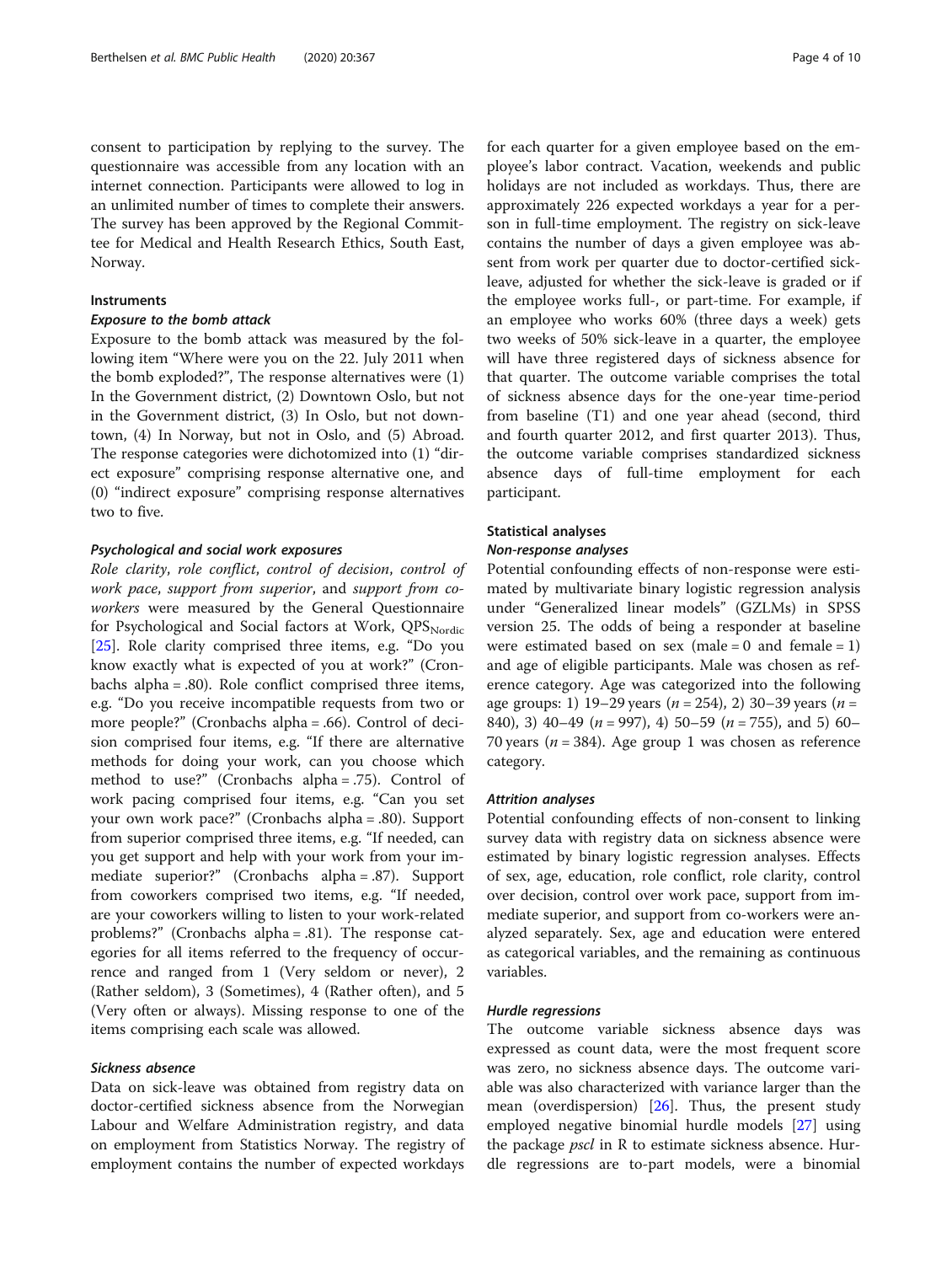logistic regression model are used to estimate the odds of having at least one day of sickness absence, expressed as odds ratios. The second part of hurdle regression uses a negative binomial regression model to estimate the mean number of days with sick-leave among those who have at least one day of sickness absence, expressed as rate ratios. All parameters in hurdle are estimated by maximum likelihood using optim. Maximum likelihood is a method of nonlinear model fitting that applies even if the errors are not normal. The method finds the parameter values which maximize the log likelihood, or equivalently which minimize the negative log-likelihood.

Effects of exposure to workplace terrorism, and effects of psychological and social work factors were modelled in six separate hurdle regression analyses, by adding one work factor to the exposure variable in each model. Interaction effects were modelled by estimating odds ratio and rate ratio for the exposure variable by each of the moderator variables in separate models. Each work factor (included as a continuous variable in the model) was centered on its mean, representing "average" value for the work factor in question. Then, odds ratios and rate rations for "low", "average", and "high" values for each work factor were estimated. These were as follows: Role clarity, "Low" score =  $3.5$ , and "high" score =  $4.5$ . Role conflict, "low"  $score = 2.0$ , and "high"  $score = 3.0$ . Control over decision, "low"  $score = 2.7$ , and "high" score = 3.8. Control over work pace, "low" score =  $3.3$ , and "high" score = 4.2. Support from leader, "low" score=3.4, and "high" score =  $4.4$ . Support from coworkers, "low" score =  $3.5$ , and "high" score =  $4.5$ .

Analyses were conducted in R (The R Foundation for Statistical Computing, Vienna, Austria, 2018), with the R packages pscl for hurdle regression (R Development Core Team (2017).

#### Results

# Non-response analysis with regard to the survey design

The study population comprised all eligible employees in 14 out of 17 Norwegian ministries on the 22 of July 2011 ( $n = 3520$ ). A total of 1974 employees (56.08%) completed at least parts of the questionnaire, whereas 1546 declined to participate (Fig. [1\)](#page-2-0). Binary logistic regression analysis with sex and age as predictors showed that females had higher odds of responding at baseline compared to males (OR = 1.37,  $p < 0.001$ ). Age was not associated with being a responder at baseline (ORs ranging from 0.95 to 1.15,  $p$ -values ranging from 0.329 to 0.711).

# Attrition analyses with regard to consent to link survey data to registry data on sickness absence

Of the 1974 participants who responded at baseline, 1591 (80.6%) participants gave consent to linking survey data to registry data on sickness absence (Fig. [1](#page-2-0)). Binary logistic regression analyses revealed that females had lower odds of giving consent compared to males ( $OR =$ 0.75,  $p = 0.025$ ). Age was not associated with giving consent (ORs ranging from  $0.87$  to 1.13, *p*-values ranging from 0.557 to 0.857). Having less than 13 years of education (OR = 0.71,  $p = 0.017$ ), and between 13 to 16 years of education (OR = 0.57,  $p = 0.002$ ) decreased the odds of giving consent compared to having more than 16 years of education. Role clarity (OR = 1.08,  $p = 0.410$ ) role conflict (OR = 1.18,  $p = 0.280$ ), and support from co-workers  $(OR = 1.18, p = 0.072)$  were not associated with giving consent. Control over decision  $(OR = 1.47, p < 0.001)$ , control over work pace (OR = 1.27,  $p = 0.011$ ), and support from immediate superior  $(OR = 1.22, p = 0.011)$  increased the odds of giving consent.

# Sample characteristics

The final sample comprised slightly more females (56.3%,  $n = 895$ ) than males (43.7%,  $n = 696$ ). The average age was  $45.5$  years (SD = 11.02). The education level was high with 66.7% ( $n = 1061$ ) of participants having more than 16 years of education,  $23.4\%$  ( $n = 373$ ) had 13 to 16 years of education, and 9.9% ( $n = 157$ ) less than 13 years of education. One hundred and seventy five participants (11%) of the sample reported being present at work in the Governmental district when the bomb went off.

# Bivariate associations between predictor variables and outcome

Higher education, higher control over decision, control over work pace, support from superior, and support from co-workers were associated with less sickness absence days (Table [1\)](#page-5-0). Female sex, exposure to the bomb explosion, and higher role conflict were associated with more sickness absence days. The correlations between predictor variables were small to moderate, except the correlation between support from superior and support from coworkers which may be considered high (rho = .63). However, this does not pose a risk of collinearity in the regression models as each work factor was analyzed in separate regression models.

# Hurdle regressions

The odds of becoming sick-listed and sickness absence rates were higher among females compared to males. Older age was associated with higher sickness absence rates (duration of sickness absence among those with sick-leave). Employees with less than 13 years of education, and employees with 13 to 16 years of education showed higher odds of becoming sick-listed compared to employees with more than 16 years of education.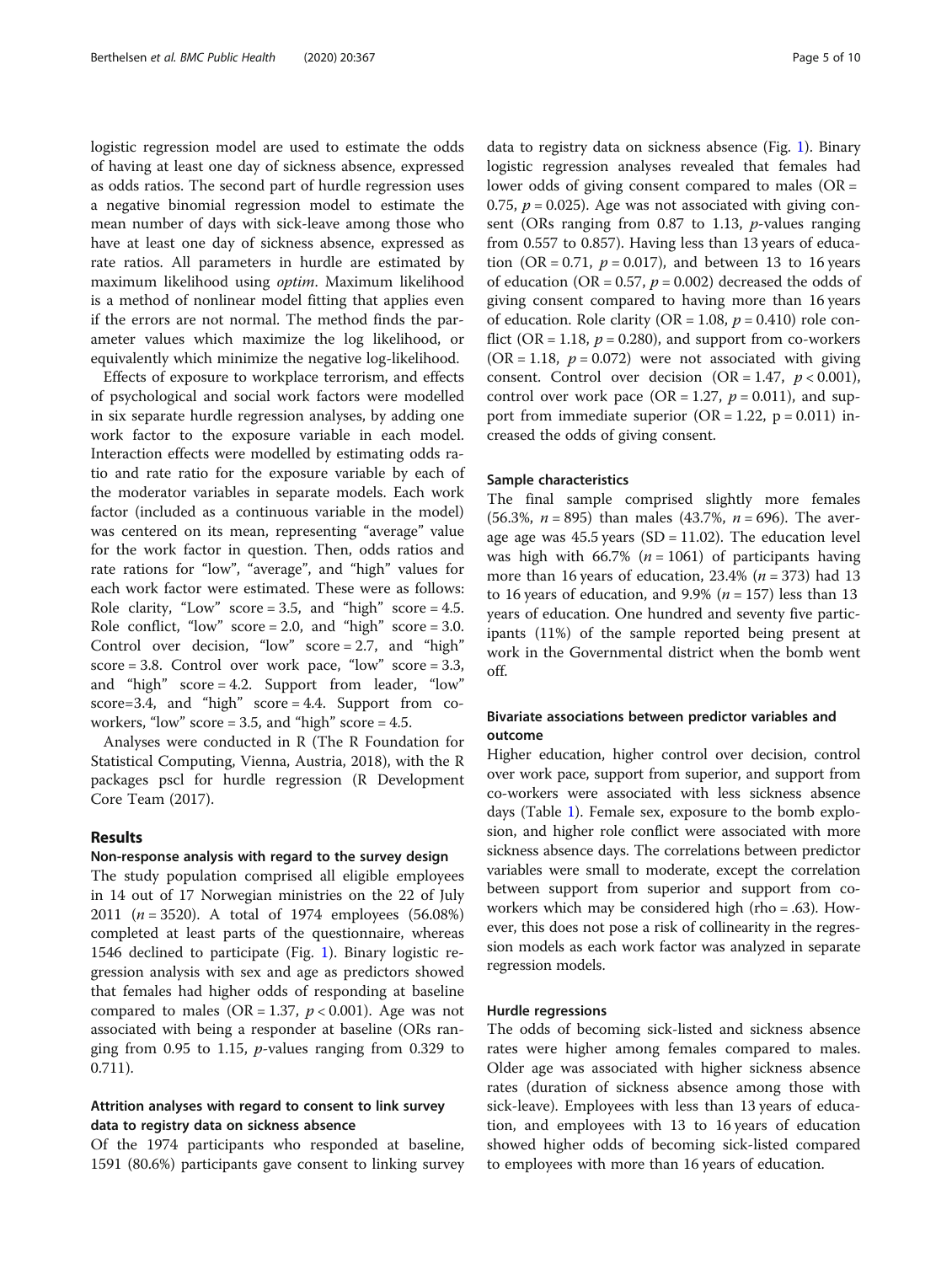|                                                      |                      | 2                    | 3                    | 4                    | 5                    | 6                    | 7          | 8        | 9                                   | 10                | 11        | 12        |
|------------------------------------------------------|----------------------|----------------------|----------------------|----------------------|----------------------|----------------------|------------|----------|-------------------------------------|-------------------|-----------|-----------|
| 1. Age                                               |                      |                      |                      |                      |                      |                      |            |          |                                     |                   |           |           |
| 2. Education                                         | $-.21$ **            |                      |                      |                      |                      |                      |            |          |                                     |                   |           |           |
| 3. Sex                                               | $-.09***$            | $-.08$ <sup>**</sup> |                      |                      |                      |                      |            |          |                                     |                   |           |           |
| 4. Exposure                                          | $-01^{ns}$           | $-01^{\text{ns}}$    | .03 <sup>ns</sup>    |                      |                      |                      |            |          |                                     |                   |           |           |
| 5. Role clarity                                      | $.16***$             | $-.20$ <sup>**</sup> | .01 <sup>ns</sup>    | $-03^{ns}$           |                      |                      |            |          |                                     |                   |           |           |
| 6. Role conflict                                     | $-.12$ <sup>**</sup> | $.06*$               | .02 <sup>ns</sup>    | $.05*$               | $-.34$ <sup>**</sup> |                      |            |          |                                     |                   |           |           |
| 7. Control decision                                  | $.10***$             | $.17***$             | $-.12$ <sup>**</sup> | $-.08$ <sup>**</sup> | $.24***$             | $-.21$ <sup>**</sup> |            |          |                                     |                   |           |           |
| 8. Control work pace                                 | $-01^{\text{ns}}$    | $.13***$             | $-01^{\text{ns}}$    | $-.10***$            | $-.00^{ns}$          | $-.19$ <sup>**</sup> | $.43***$   |          |                                     |                   |           |           |
| 9. Support superior                                  | $-.03$ <sup>ns</sup> | .01 <sup>ns</sup>    | $-.04ns$             | $-.08$ <sup>**</sup> | $.41$ <sup>**</sup>  | $-.39$ <sup>**</sup> | $.36^{**}$ | $.24***$ |                                     |                   |           |           |
| 10. Support co-worker                                | $-.11$ <sup>**</sup> | .02 <sup>ns</sup>    | $.07***$             | $-.09***$            | $.30***$             | $-.31$ <sup>**</sup> | $.30***$   | $.27*$   | $.63***$                            |                   |           |           |
| 11. Sickness absence days                            | .04 <sup>ns</sup>    | $-.16***$            | $.20***$             | $.07***$             | .01 <sup>ns</sup>    | $.05*$               | $-.17***$  |          | $-.09^{**}$ $-.10^{**}$ $-.07^{**}$ |                   |           |           |
| 12. Sickness absence days one year prior to 22. July | .04 <sup>ns</sup>    | $-.12$ <sup>**</sup> | $.18***$             | $-02^{ns}$           | $-04^{ns}$           | $.05*$               |            |          | $-.13$ ** $-.07$ ** $-.10$ **       | $-05^{\text{ns}}$ | $.30***$  |           |
| Mean                                                 | 45.50                |                      |                      |                      | 3.92                 | 2.52                 | 3.33       | 3.86     | 3.94                                | 4.06              | 9.54      | 7.61      |
| <b>SD</b>                                            | 11.02                |                      |                      |                      | 0.73                 | 0.70                 | 0.67       | 0.71     | 0.86                                | 0.76              | 27.46     | 23.81     |
| Min-max                                              | $20 - 70$            |                      |                      |                      | $1 - 5$              | $1 - 5$              | $1 - 5$    | $1 - 5$  | $1 - 5$                             | $1 - 5$           | $0 - 250$ | $0 - 243$ |

<span id="page-5-0"></span>Table 1 Spearman's correlation between age, sex, exposure to the bomb explosion, psychological and social work factors and sickness absence days

 $p < .05$ 

 $p^* = 01$ <br>  $n = not significant$ 

Direct exposure to the bomb explosion was associated with higher odds of sickness absence, as well as higher sickness absence rates compared to indirectly exposed employees (Table 2). Higher levels of role conflict were associated with higher odds of sickness absence, independently of exposure. Higher levels of control over decision, support from superior, and support from coworker were associated with lower odds of becoming sick listed independently of exposure, (Table 2). Support from superior was also associated with lower sickness absence rates.

There was evidence of a moderating role of work factors on the effects of exposure to the bomb explosion and subsequent sickness absence (Table [3](#page-6-0)). Direct

Table 2 Effects of exposure to the bomb explosion, and work factors on subsequent sickness absence

|                        |           | Binomial logistic regression <sup>a</sup> |            | Negative binomial regression <sup>a</sup> |                  |            |  |  |
|------------------------|-----------|-------------------------------------------|------------|-------------------------------------------|------------------|------------|--|--|
|                        | <b>OR</b> | 95%CI                                     | $P$ -value | <b>RR</b>                                 | 95%CI            | $P$ -value |  |  |
| Sex female             | 2.26      | $[1.78 - 2.87]$                           | < 0.001    | 1.33                                      | $[1.02 - 1.73]$  | 0.034      |  |  |
| Age                    | 1.05      | $[0.94 - 1.17]$                           | 0.131      | 1.13                                      | $[1.00 - 1.26]$  | 0.045      |  |  |
| Education:             |           |                                           |            |                                           |                  |            |  |  |
| More than 16 years     | ref.      |                                           |            |                                           |                  |            |  |  |
| $13-16$ years          | 1.44      | $[1.10 - 1.88]$                           | 0.008      | 0.98                                      | $[0.733 - 1.32]$ | 0.915      |  |  |
| Less than 13 years     | 3.36      | $[2.34 - 4.84]$                           | < 0.001    | 1.07                                      | $[0.76 - 1.51]$  | 0.677      |  |  |
| Indirectly exposed     | ref.      |                                           |            |                                           |                  |            |  |  |
| Directly Exposed       | 1.47      | $[1.04 - 2.07]$                           | 0.028      | 1.53                                      | $[1.07 - 2.19]$  | 0.021      |  |  |
| Role clarity           | 0.89      | $[0.76 - 1.04]$                           | 0.131      | 0.98                                      | $[0.83 - 1.16]$  | 0.825      |  |  |
| Role conflict          | 1.26      | $[1.07 - 1.48]$                           | 0.007      | 1.15                                      | $[0.97 - 1.35]$  | 0.116      |  |  |
| Control over decision  | 0.65      | $[0.54 - 0.77]$                           | < 0.001    | 0.88                                      | $[0.74 - 1.04]$  | 0.124      |  |  |
| Control over work pace | 0.86      | $[0.74 - 1.01]$                           | 0.071      | 0.99                                      | $[0.84 - 1.16]$  | 0.862      |  |  |
| Support from superior  | 0.80      | $[0.70 - 0.91]$                           | < 0.001    | 0.85                                      | $[0.75 - 0.96]$  | 0.011      |  |  |
| Support from co-worker | 0.77      | $[0.66 - 0.90]$                           | < 0.001    | 0.92                                      | $[0.79 - 1.07]$  | 0.268      |  |  |

OR odds ratio RR rate ratio

<sup>a</sup> All work factors were analyzed in separate models adjusted for sex, age, education, and exposure to the bomb explosion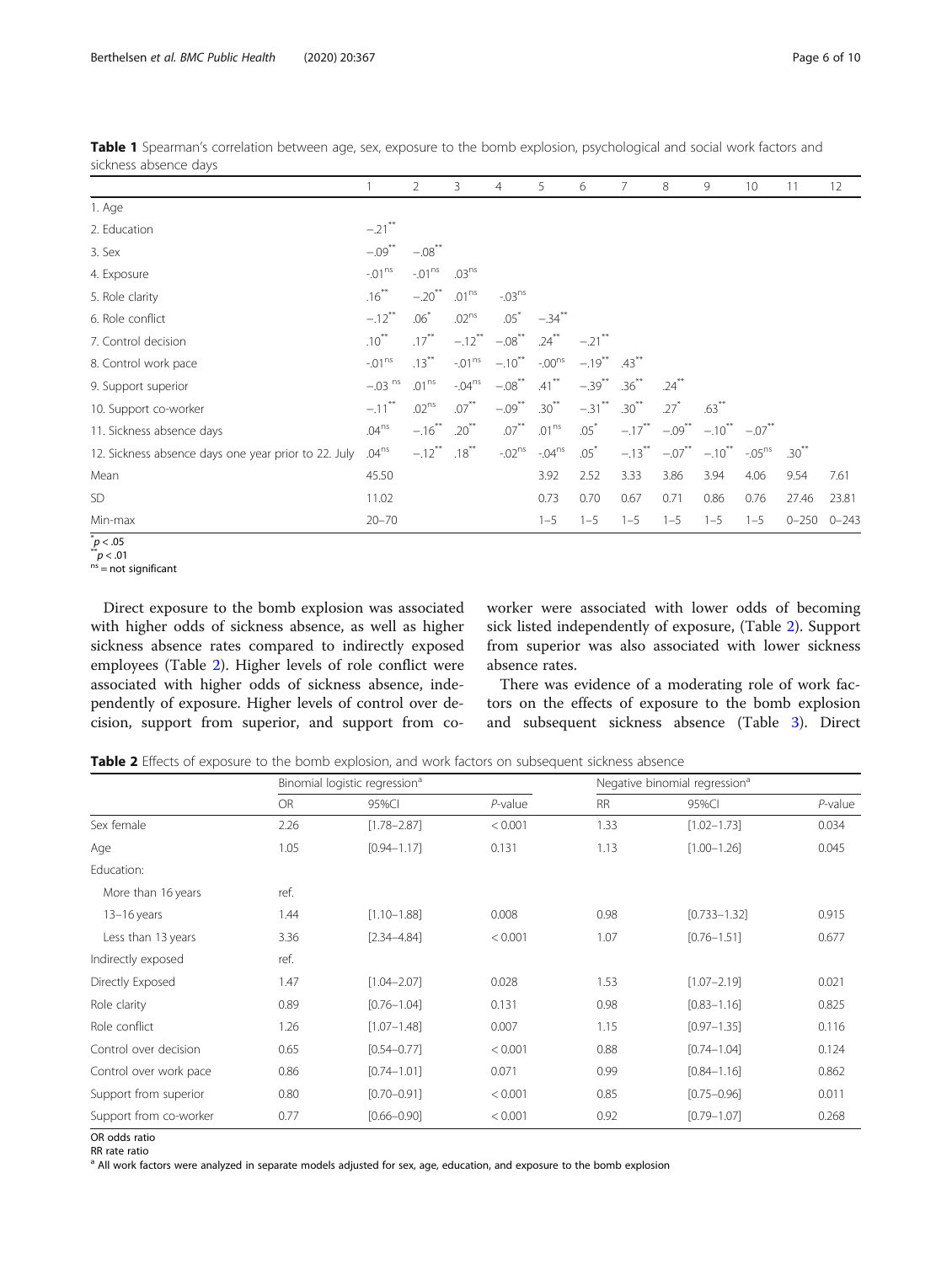<span id="page-6-0"></span>

|  | Table 3 Moderating effects of work factors on exposure to the bomb explosion and subsequent sickness absence |
|--|--------------------------------------------------------------------------------------------------------------|
|--|--------------------------------------------------------------------------------------------------------------|

|                                                           |           | Binomial logistic regression <sup>a</sup> |                                  |           | Negative binomial regression <sup>a</sup> |            |  |  |  |
|-----------------------------------------------------------|-----------|-------------------------------------------|----------------------------------|-----------|-------------------------------------------|------------|--|--|--|
|                                                           | <b>OR</b> | 95% CI                                    | $P$ -value                       | <b>RR</b> | 95% CI                                    | $P$ -value |  |  |  |
| Exp*role clarity                                          |           |                                           | 0.012                            |           |                                           | 0.183      |  |  |  |
| Effect of exposure if role clarity is:                    |           |                                           |                                  |           |                                           |            |  |  |  |
| Low                                                       | 1.17      | $[0.79 - 1.75]$                           | 0.433                            | 1.69      | $[1.11 - 2.57]$                           | 0.014      |  |  |  |
| Average                                                   | 1.50      | $[1.06 - 2.13]$                           | 0.023                            | 1.49      | $[1.05 - 2.11]$                           | 0.027      |  |  |  |
| High                                                      | 2.13      | $[1.37 - 3.31]$                           | < 0.001                          | 1.24      | $[0.82 - 1.87]$                           | 0.313      |  |  |  |
| Exp*role conflict                                         | 0.65      | $[0.40 - 1.05]$                           | 0.078                            | 1.51      | $[0.92 - 2.48]$                           | 0.102      |  |  |  |
| Effect of exposure if role conflict is:                   |           |                                           |                                  |           |                                           |            |  |  |  |
| Low                                                       | 1.90      | $[1.21 - 2.98]$                           | 0.005                            | 1.11      | $[0.90 - 1.29]$                           | 0.402      |  |  |  |
| Average                                                   | 1.52      | $[1.07 - 2.15]$                           | 0.018<br>1.37<br>$[0.97 - 1.93]$ |           | 0.078                                     |            |  |  |  |
| High                                                      | 1.22      | $[0.82 - 1.82]$                           | 0.319                            | 1.67      | $[1.11 - 2.51]$                           | 0.013      |  |  |  |
| Exp*ctrl decision                                         | 1.42      | $[0.87 - 2.32]$                           | 0.165                            | 0.86      | $[0.53 - 1.41]$                           | 0.558      |  |  |  |
| Effect of exposure if control of decision is:             |           |                                           |                                  |           |                                           |            |  |  |  |
| Low                                                       | 1.21      | $[0.80 - 1.83]$                           | 0.374                            | 1.56      | $[1.05 - 2.32]$                           | 0.029      |  |  |  |
| Average                                                   | 1.49      | $[1.05 - 2.12]$                           | 0.025                            | 1.43      | $[1.00 - 2.05]$                           | 0.053      |  |  |  |
| High                                                      | 1.77      | $[1.12 - 2.82]$                           | 0.016                            | 1.33      | $[0.82 - 2.16]$                           | 0.253      |  |  |  |
| Exp*ctrl work pace                                        |           |                                           | 0.511                            |           |                                           | 0.022      |  |  |  |
| Effect of exposure if control of work pace is:            |           |                                           |                                  |           |                                           |            |  |  |  |
| Low                                                       | 1.52      | $[1.04 - 2.22]$                           | 0.032                            | 1.61      | $[1.11 - 2.34]$                           | 0.012      |  |  |  |
| Average                                                   | 1.40      | $[0.98 - 2.00]$                           | 0.068                            | 1.14      | $[0.77 - 1.67]$                           | 0.520      |  |  |  |
| High                                                      | 1.32      | $[0.86 - 2.03]$                           | 0.204                            | 0.90      | $[0.54 - 1.49]$                           | 0.681      |  |  |  |
| Exp*support superior                                      | 1.44      | $[0.98 - 2.12]$                           | 0.062                            | 0.74      | $[0.52 - 1.07]$                           | 0.108      |  |  |  |
| Effect of exposure if support from immediate superior is: |           |                                           |                                  |           |                                           |            |  |  |  |
| Low                                                       | 1.25      | $[0.87 - 1.81]$                           | 0.241                            | 1.53      | $[1.05 - 2.21]$                           | 0.025      |  |  |  |
| Average                                                   | 1.51      | $[1.07 - 2.14]$                           | 0.020                            | 1.31      | $[0.93 - 1.84]$                           | 0.128      |  |  |  |
| High                                                      | 1.80      | $[1.18 - 2.74]$                           | 0.006                            | 1.13      | $[0.76 - 1.70]$                           | 0.543      |  |  |  |
| Exp*Support co-workers                                    | 1.40      | $[0.90 - 2.18]$                           | 0.140                            | 0.69      | $[0.46 - 1.03]$                           | 0.071      |  |  |  |
| Effect of exposure if support from co-workers is:         |           |                                           |                                  |           |                                           |            |  |  |  |
| Low                                                       | 1.26      | $[0.85 - 1.85]$                           | 0.250                            | 1.60      | $[1.09 - 2.35]$                           | 0.017      |  |  |  |
| Average                                                   | 1.51      | $[1.06 - 2.14]$                           | 0.022                            | 1.31      | $[0.92 - 1.85]$                           | 0.136      |  |  |  |
| High                                                      | 1.76      | $[1.13 - 2.72]$                           | 0.012                            | 1.10      | $[0.72 - 1.68]$                           | 0.655      |  |  |  |

OR odds ratio

RR rate ratio

<sup>a</sup> All work factors were analyzed in separate models adjusted for sex, age, and education

exposure to the attack increased the odds of becoming sick-listed when *role clarity* was average or high, but not when role clarity was low. Exposure to the attack was associated with higher sickness absence rates if control over work pace was low. Moderating effects of role conflict, control of decision, support from immediate superior, and support from co-workers did not reach statistical significance [\[28\]](#page-9-0) (Table 3).

# Discussion

The present study showed that psychological and social work factors appear to be important both for the odds of becoming sick-listed, and for the duration of the sickness absence period in the aftermath of a workplace terrorist attack. The present study also showed a complex moderating relationship between exposure to the terrorist attack, psychological and social work factors and effects on subsequent sickness absence.

Directly exposure to the terrorist attack was associated both with increased odds of becoming sick-listed and increased duration of the sickness absence period (also see Hansen et al., under review). A valid basis for comparison of results is currently lacking. A study by Osinubi and collegues (2008) did not find and association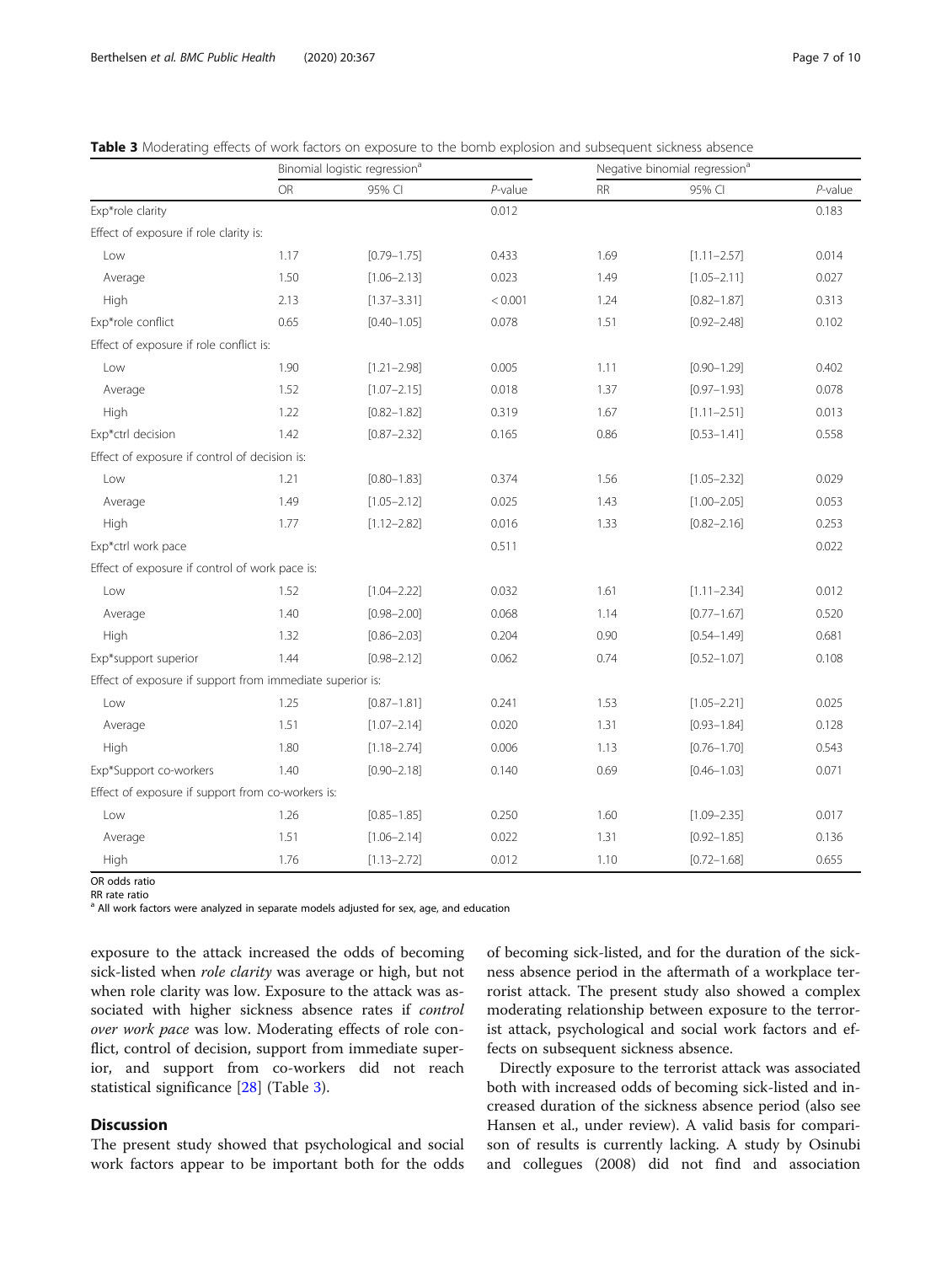between exposure to the September 11 attack and subsequent sickness absence due to psychological or physical diagnoses. However, the current study did not analyze diagnosis-specific sickness absence. Furthermore, sickness absence in Norway may not be comparable to sickness absence in the USA because of highly different rules of sickness absence in the two countries. In Norway, loss of income due to sickness absence is compensated by the Norwegian National Insurance for maximum six times the Norwegian national insurance schemes' basic amount of 93,634 NOK. Hence, workers do not suffer extensive economic losses during the first year absent from work. Income above this amount will not be compensated.

Control of decision and leader- and co-worker support were associated with decreased odds of becoming sicklisted. Thus, our findings are in line with previous findings in the field [\[20,](#page-9-0) [24](#page-9-0)]. Support from superior was associated with decreased duration of sickness absence. Hence, job control and support may act as protective factors against becoming sick-listed in the first place, and as protective of long-term sickness absence. Role conflict, on the other hand, appeared to increase the odds of becoming sick-listed, and prolong the duration of sickness absence. These findings support previous findings in the field [[20](#page-9-0), [24](#page-9-0)].

Effects of exposure to a workplace terrorist attack on subsequent sickness absence appeared to interact in a complex manner with psychological and social working conditions. Exposure to the blast appeared to increase the odds of sickness absence when role clarity was average or high, but not when role clarity was low. Role clarity is usually considered as protective of sickness absence [\[25](#page-9-0)], and this notion have gained some support empirically [\[20](#page-9-0), [24](#page-9-0)]. There is no obvious reason for why exposure should increase the odds of sickness absence with higher levels of role clarity. However, a speculation may be that being highly aware of one's responsibilities and expectations actually may act as a work load when coping with psychological reactions following a workplace terrorist attack, especially when work ability may be reduced. Another explanation may be that the initial level of sickness absence may be higher among workers with low role clarity than workers with high role clarity. Consequently, the effect of exposure on sickness absence may not be equally visible with different levels of role clarity as the effect is overshadowed by high initial levels of sickness absence in this group [[29](#page-9-0)]. The current findings partly support previous findings of associations between role clarity and sickness absence [[20](#page-9-0), [24](#page-9-0)].

As expected, exposure to the bomb explosion appeared to increase the rates of sickness absence when control of work pace was low, but not when average or high. Hence, facilitating worker autonomy may protect

against long-term sickness absence in the aftermath of terrorism or other stressful events at the workplace.

Potential modifying roles of role conflict  $(p = 0.078)$ , support from superior ( $p = 0.062$ ), and support from coworkers ( $p = 0.071$ ) on sickness absence were marginally not statistically significant, and might be worth wile further investigation in future studies as well. We believe the current results gives an insight into the complexity in studying and interpret moderation when it comes to the issue of type I and type II errors  $[28]$ , as well as studying moderation on multiplicative scales [[29\]](#page-9-0). Role conflict is generally considered to be a risk factor for illhealth [[25](#page-9-0)]. The current findings support this notion (Table [2\)](#page-5-0) and are in line with previous studies [[24](#page-9-0), [30](#page-9-0), [31\]](#page-9-0). However, effects of exposure to a workplace terrorist attack on subsequent sickness absence seems to be more pronounced with lower levels of role conflict than higher. As discussed earlier, this may be explained by initially higher levels of sickness absence among those who experience high role conflict overshadowing the effect of exposure.

Support from superior is generally considered to be a protective factor of ill-health [\[25](#page-9-0)]. However, the empirical evidence is mixed with regard to sickness absence [[24\]](#page-9-0). The current study showed that the odds of becoming sick-listed decreased with increasing levels of support from superior. As with our previous findings, the effect of exposure on sickness absence seems to be more pronounced with higher levels of leader-support, which might be an indication of leader-support initially acting as a protective factor of sickness absence. Hence, facilitating leader-support might be important for reducing the risk of sickness absence.

# Strengths and limitations of the study

Strengths of the current study were its fairly high sample size, the prospective study design, and the combination of different data sources. By combining survey data of exposures (predictor variables) and registry data on sickness absence (outcomes), the present study minimizes the risk of observing spurious associations that could be attributed to common method bias [[32\]](#page-9-0). However, as the predictor variables of the present study were assessed by self-report measures, we cannot rule out the potential problems reporting bias associated with such measures poses [[32\]](#page-9-0). The  $QPS<sub>Notic</sub>$  [[25](#page-9-0)] instrument used in the current study to assess job control, role clarity, role conflict, support from immediate superior, and support from co-workers should be relatively insensitive to respondents' personality dispositions or emotions. Negative/positive connotations in response scales, using verbal labels for all response categories, and reversing some of the items were measures employed in construction of the items to reduce the risk of reporting bias.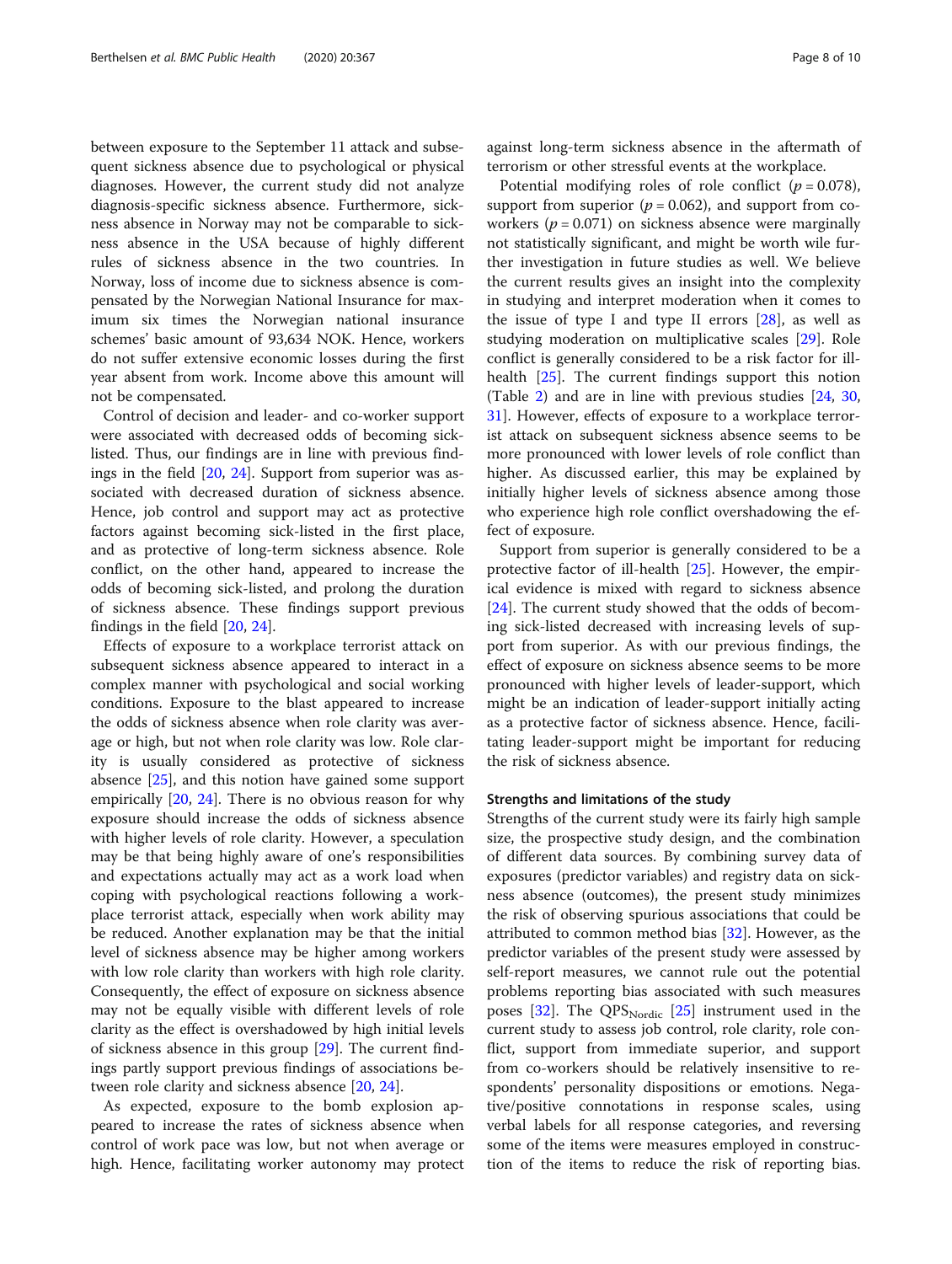The respondents were asked how often a situation occurs instead of degrees of agreement or satisfaction [\[25](#page-9-0)]. The cronbach's alpha coefficient for role conflict was .66, thus the precision of the measurement may have been weakened in the current study.

The response rate at survey-baseline was 56% and thus above the estimated average for organizational surveys [[33\]](#page-9-0). In terms of selection bias, we know that females were more likely to respond at baseline compared to males. A low response rate may pose a threat to internal validity through self-selection mechanisms if participating is a common effect of both exposure and outcome [[32\]](#page-9-0). Of the 1974 workers who responded at baseline, 83.6% gave their consent to link survey data to data on sickness absence, which may be considered highly acceptable in terms of representativeness. Still, lower education and being female was associated with nonconsent. Although, exposure to the terrorist attack may have been a focus of motivation to participate in the survey, adverse working conditions and sickness absence were likely not.

There is a chance that workers who became sick-listed in the time period from the terrorist attack to baseline never was reached when conducting the survey 10 months after the attack. Furthermore, three out of seventeen ministries declined to participate in the survey, and may pose a risk of selection bias.

The current data on sickness absence includes doctorcertified sickness absence only, not self-reported sickness absence. In Norway, employees are allowed to be absent from work for up to three consecutive days, four times a year without a sick-leave note from a doctor. If the organization of employment is a part of "The agreement on inclusive working conditions", a employee is allowed to be absent from work for up to eight consecutive days, for a maximum of 21 days a year without a sick-leave note from a doctor. It is likely that the overall absenteeism from work due to health complaints was even higher than the current study's estimate.

A debated issue in research on sickness absence is whether or not one should include previous sickness absence in analyses of future sickness absence [[34\]](#page-9-0). At baseline, there is already an association between exposure to the bomb explosion, working conditions and sickness absence (10 months after the attack). Also, employees may have become sick-listed in the period from immediately after the blast to baseline. We believe the likelihood of a substantial increase in sickness absence from 10 to 22 months after the attack is low because the level of sickness absence was already high for some employees at baseline. Adjustment for previous sickness absence in the regression models rules out the variance in sickness absence at baseline explained by the predictors. Hence, we may risk underestimation of the true effect of exposure to the blast and working conditions on sickness absence.

The current study aimed at elucidating potential moderating effects of working conditions on effects of exposure to the bomb explosion on sickness absence. However, as Table [1](#page-5-0) suggests, exposure to the blast seemed to affect perceptions of working conditions at baseline. We cannot rule out the possibility that working conditions may mediate effects of exposure to the blast on subsequent sickness absence.

# Conclusions

The present study showed that exposure to the bomb explosion, and role conflict were risk factors for subsequent sickness absence. Control over decision, control over work pacing, and support from superior and coworkers were found to be protective factors of sickness absence. We found support for moderating effects of role clarity and control over work pace, and weaker evidence of moderating effects of role conflict, support from co-workers, and support from leader. The patterns of interactions are complex, and conclusions should be drawn with caution. Directly and indirectly exposed workers may benefit from good working conditions in order to lower the risk of sickness absence and shorten sickness absence periods. Organizations in general, and organizations exposed to workplace terrorism, would benefit from striving for good psychological and social working conditions both as preventions against illness and sickness absence, and as measures in the aftermath of a workplace terrorist attack.

#### **Abbreviations**

QPS<sub>Nordic</sub>: The General Questionnaire for Psychological and Social factors at Work; OR: Odds ratio; RR: Rate ratio; JD-R: The Job Demands-Resources model; COR: The Conservation of Resources theory

#### Acknowledgements

The authors would like to thank Shahrooz Elka for his contribution to the data collection, and Tore Wenzel-Larsen for his contribution to R programming. We thank all the governmental employees who took part in this study.

#### Authors' contributions

TH, SK, MBH, and MBN designed the study. MB and AN prepared the dataset and analyzed the data. MB drafted the paper. MB, AN, and TH participated in project meetings where the analysis plan and data interpretation were discussed, and where the article was critically examined and revised. SK and MBN critically revised the article. The authors read and approved the final manuscript.

#### Funding

The current study was funded by the Research Council of Norway, grant number 227039. The funders had no role in design of the study, data collection, analysis and interpretation of the data, or in the decision to submit the paper for publication.

#### Availability of data and materials

The datasets used and/or analyzed during the current study are available from the corresponding author on reasonable request. The scales on psychological and social work factors employed in the current study is published in Dallner, M., et al., Validation of the General Nordic Questionnaire